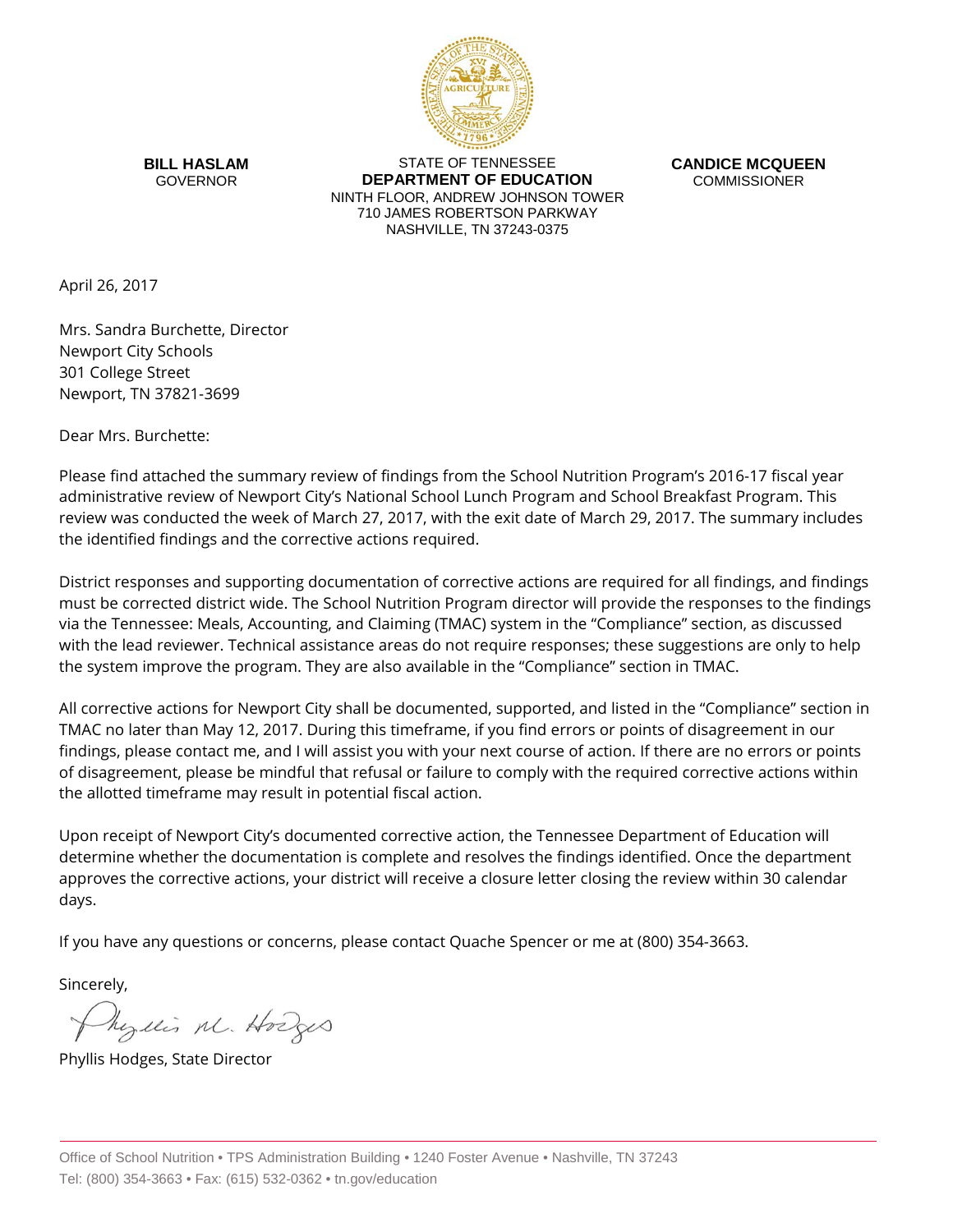

## **Newport City (151) Review ID: 533**

## **Exit Conference Date: 3/29/2017**

Review Year: 2017

Month of Review: February

Lead Reviewer: Kristen Nauss

|      | <b>Findings</b> |                            |                                   |
|------|-----------------|----------------------------|-----------------------------------|
| Area |                 | <b>Finding Description</b> | <b>Required Corrective Action</b> |

## **SFA - Level Findings**

| 1600 - School<br>Breakfast and<br><b>SFSP Outreach</b> | $V-1600$ | The SFA did not inform<br>families of the<br>availability of free<br>meals via the Summer<br>Food Service Program.                    | Develop and upload a template<br>that will be used this year to<br>inform families of the<br>availability of free meals via the<br>Summer Food Service Program.          |
|--------------------------------------------------------|----------|---------------------------------------------------------------------------------------------------------------------------------------|--------------------------------------------------------------------------------------------------------------------------------------------------------------------------|
| $200 -$<br>Verification                                | $V-0200$ | The notice of adverse<br>action did not contain<br>information on the<br>appeal process.                                              | Develop and upload a template<br>letter of adverse action that will<br>be used in case of adverse<br>action for future verification.                                     |
| 300 - Meal<br>Counting and<br>Claiming                 | $V-0300$ | The times listed in the<br>application for<br>breakfast service do<br>not cover all breakfast<br>services.                            | Update the application to<br>reflect all breakfast service<br>times.<br>Upload a screen shot of the<br>updated application.                                              |
| 700 - Resource<br>Management                           | $V-0700$ | The revenues,<br>expenses, and fund<br>balances listed in<br>TMAC do not match<br>the comptroller's audit<br>report.                  | Investigate the discrepancies to<br>determine the correct figures<br>and correct the financial report<br>in TMAC.<br>Upload a copy of the corrected<br>financial report. |
| 800 - Civil<br>Rights                                  | V-0800   | Letters sent home to<br>families informing<br>them of unpaid meal<br>charges include the<br>incorrect shortened<br>non-discrimination | Update and upload template<br>that includes the correct full<br>civil rights statement.                                                                                  |